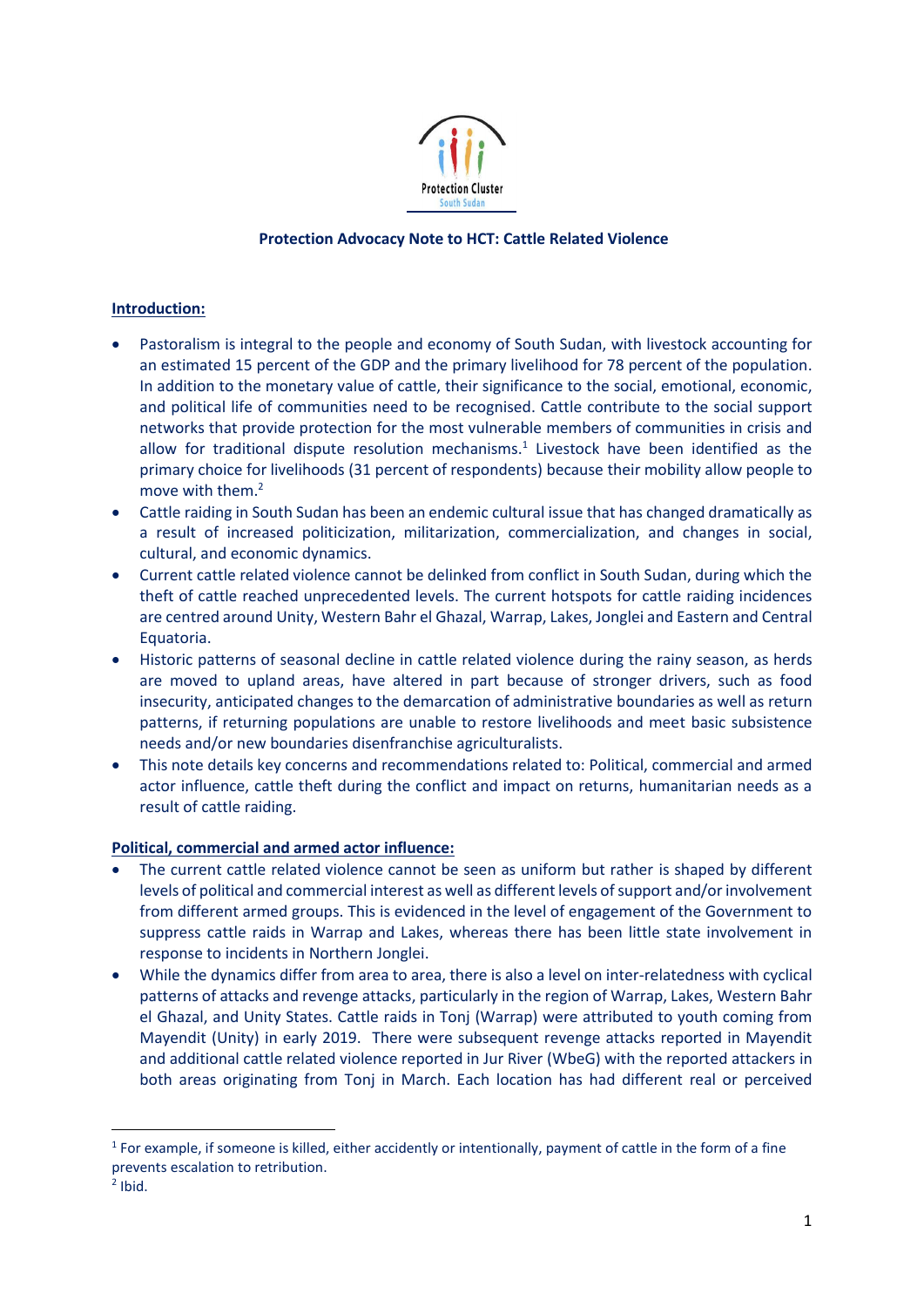political alignment, resulting in different levels of condonation from authorities and engagement of security forces.

- With the number of states across South Sudan yet to be decided, new administrative boundaries have the potential to affect the ethnic division of critical resources such as land. The new administrative units in South Sudan made through presidential decree in 2015 increased allocation in favour of the Dinka tribe, providing more leverage for the definition of community land for pastoral purposes. The movements of over one million cattle into Greater Bahr el Ghazal from Greater Upper Nile during the conflict increased the estimated cattle population significantly, resulting in greater pressure on pasture and water, increasing disease susceptibility, and disrupting local migration routes and had a knock on effect on agro-pastoral conflict.
- After attacks in Bor in 2015, approximately 250,000 people were moved after the attacks in Bor, which provoked agro-pastoralist conflict and led to increasing alignment in the equatorial to the SPLA-IO. Multiple Government decrees to move the cattle from the Equatorias to Jonglei have only been partially implemented and have failed to address the risks of cattle related violence in the region. The failure of the relocation in April 2015 contributed to the escalation of the intensity of the violence, particularly in Western Equatoria, and solidified alliance of armed groups in the Equatorias with the opposition in 2016. Cattle movements into Fertit and Jur Chol areas of WBeG in 2016 similarly contributed to local conflict and alliance with the opposition.
- Allegedly, in some areas political leaders continue to be strategically manipulating these local conflicts in order to mobilize armed herders for their political movements. With the transitional government yet to form and positions not assigned, instigation of intercommunal violence is rumoured to be used to destabilize potential appointees in the favour of others. Political leaders' systematic exploitation of cultural norms and practices gravely inflames current cattle raiding, yet the role of inter-communal and cattle related violence has not been part of the mainstream dialogue around political solutions.
- Further, the conflict has resulted in a greater proportion of cattle that are owned remotely by political and military elite, which has contributed to the increase of the value of cattle while decreasing household wealth measurements.<sup>3</sup> This has increased competition for cattle, while limiting local ownership and undermining local potential for mediation. The potential for local mediation is also compromised by widespread displacement, as a result of the conflict, which has fractured community structures and disrupted traditional patterns of trade.
- The militarization of cattle raiding both tactically and in the types of weapons is a contributing factor to the increased violence and lethality of attacks. This dates back to the Sudan civil war when the SPLA armed cattle keepers for self-defence. Lack of rule of law, continued conflict and flow of small arms into South Sudan perpetuated this problem. Armed forces and armed groups have also tactically used the defence, acquisition and recovery of cattle as a means to mobilize youth throughout the conflict. After decades of on-and-off integration into armed forces and groups, most cattle keepers have small arms and some are equipped with heavier weapons as well as more advanced tactics and level of coordination.
- The proliferation of small arms increased fatalities in inter-communal violence and raids and motivated disarmament campaigns in Lakes and Warrap in 2018. These campaigns have not occurred without problems—incidents of taxation, extortion of food, forceful entry and assault of persons in possession of weapons were reported with the disarmament in Tonj, and incidents of violence, including sexual violence against women and girls, associated with disarmament included an attack on civilians north of Rumbek, on 21 March 2018, which destroyed houses and civilian property and resulted in the estimated displacement of 8,000 people. Cattle keepers expressed concerns that the campaign would not be comprehensive, resulting in small arms remaining in the areas and leaving those who surrendered their arms more vulnerable to attacks,

1

<sup>3</sup> The average price for a bull increased from 10,000SSP to 50,000SSP between 2013 and 2018—though some of this increase can be attributed to hyperinflation and is not standard throughout the markets in South Sudan.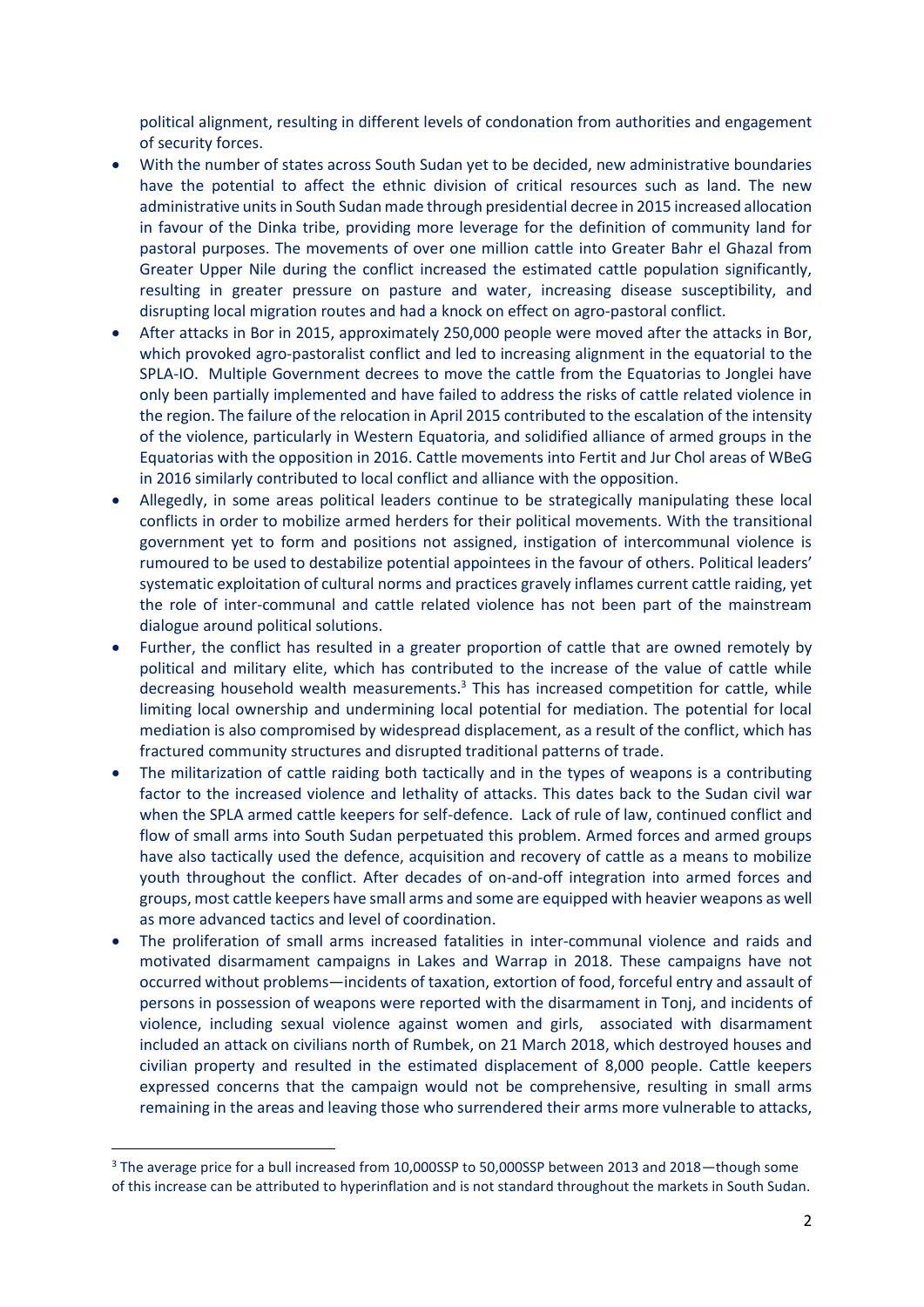expressing a lack of confidence in the Government to provide sufficient security.<sup>4</sup> Disarmament efforts in South Sudan have been largely unsuccessful due to the lack of rule of law and social norms that normalize the use of weapons and violence to resolve disputes.<sup>5</sup>

### **Recommendation:**

 $\overline{a}$ 

- With the anticipated outcome of the Independent Boundary Commission (IBC) resulting in potential changes to the administrative boundaries, the **agro-pastoral dynamics should be monitored for potential increases in levels of violence**. Priority communities to monitor are minority groups such as the Fertit and Jur Chol (WBeG), Zande (Western Equatoria), Acholi (Eastern Equatoria) and Kuku (Central Equatoria) who are farmers by trade affected by this increased state dispensation for pastoral communities and potential for intercommunal conflict.
- **Establish or strengthen conflict mediation, resolution, reconciliation and peacebuilding mechanisms, inclusive of women**: this should be done at state and local government levels, and also within rural communities particularly in areas that have been most affected. However, to effectively support South Sudanese communities inclusive of the needs and aspirations of women, men, girls and boys - in either restoring or modifying traditional checks or developing improved approaches on cattle raiding, stakeholders must have a rigorously **accurate understanding** of the role of these practices in mitigating violence, the **gendered impacts** of such traditional practices and if they reinforced gender and age discriminations, the impact of conflict and displacement on traditional structures as well as community perspectives on what structures they desire in future, and **what features of the customary institutions might be leveraged for peace and how to appropriately support the development of community structures in a way that is aligned with international human rights norms.**
- **Strengthen security arrangements for cattle herders and their communities**, especially for women and children in the most affected zones: this will require that the government and local authorities sustain campaigns against cattle rustling and rural banditry; improve genderand age sensitive early-warning systems; maintain operational readiness of rural-based security agencies; encourage communication and collaboration with local authorities; and **tighten control of circulation and possession of illicit firearms and ammunition**, especially automatic rifles, including by strengthening cross-border cooperation with neighbouring countries' security forces.
- The proliferation of small arms has resulted in the significant increase of casualties as a result of cattle raids. Efforts to reduce the number of small arms could contribute to a reduction in the intensity of cattle raids; however, in order to not create further harm **disarmament needs to be part of a larger strategy** and accompanied by increased capability of the state to provide security for communities and changes in social norms to address the acceptability of the use of weapons to resolve disputes.
- Youth including children engagement with armed forces and armed groups are largely opportunistic to increase their heard size or because of forced association and not politically or ideologically motivated. Interventions should **target youth –both female and male - for diversified educational and livelihood opportunities** as well as address heard health to reduce susceptibility to recruitment.

<sup>4</sup> UNMISS, "Disarmament process in Greater Lakes hampered by availability of guns and lack of trust," February 2018.

<sup>5</sup> Historically ad hoc and organized disarmament campaigns in the years following the end of the civil war in 2005 were largely involuntary and heavy handed, resulting in casualties and destruction of civilian property. Saferworld, "South Sudan Civilian Disarmament," February 2012.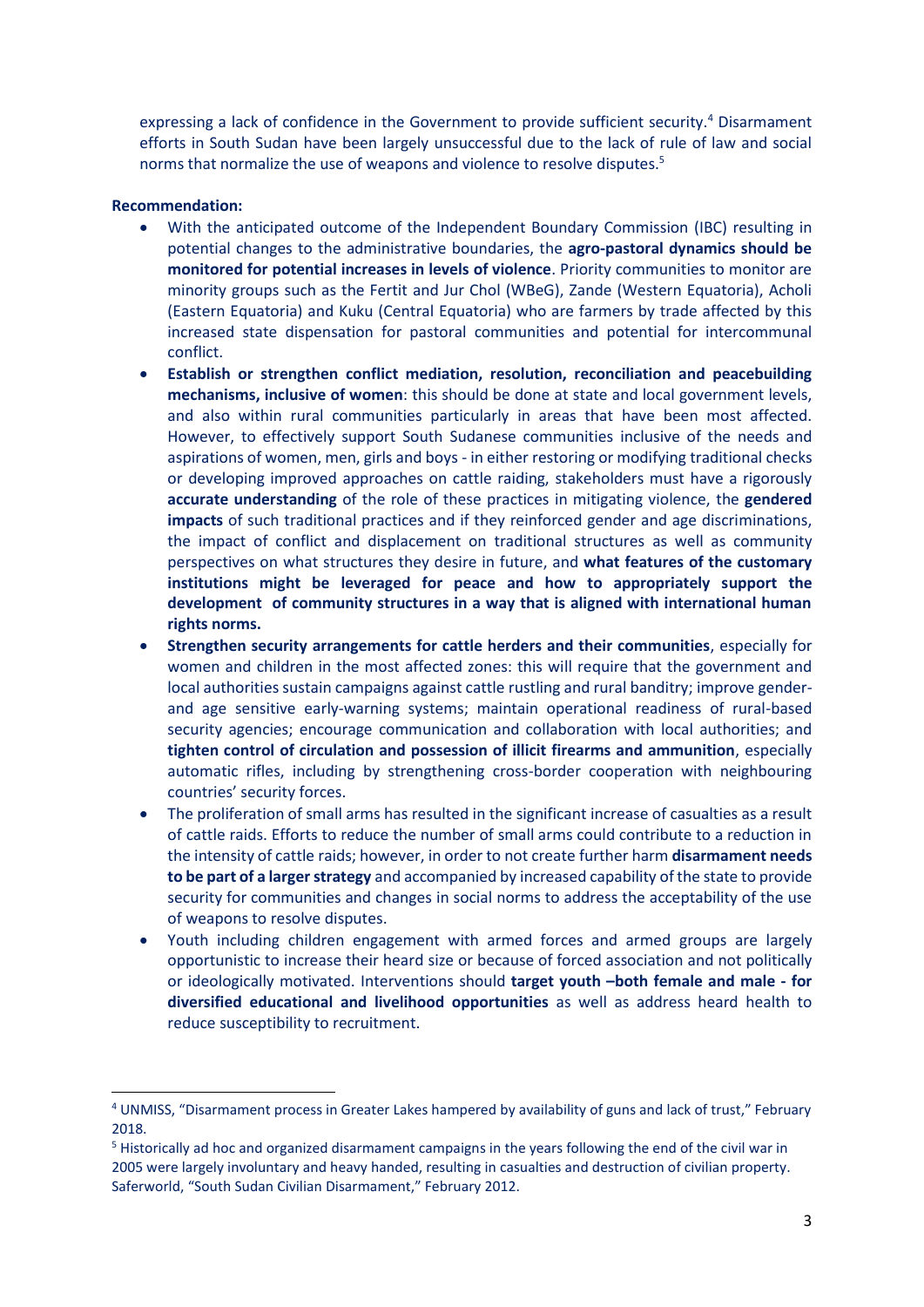#### **Cattle theft during the conflict and impact on returns:**

- Whilst there has been an increase in incidents reported as cattle raiding since the signing of the peace agreement, with an estimated 300 persons killed<sup>6</sup> and numerous reports of sexual violence including rape, abduction of girls and forced marriage, it should be understood as a historical evolution of the conflict in South Sudan, which was also characterized by looting of cattle as a tactic of war. Significant movement of cattle as a result of the conflict—an estimated one million moving from Jonglei to Warrap and Lakes states<sup>7</sup> alone in addition to movements from Unity State—and insecurity and displacement were hugely disruptive to traditional community structures that governed migration and trading patterns.
- Unity State had the second highest population of livestock in South Sudan and over 1.18 million cattle head in 2014<sup>8</sup> with approximately 75 percent of households keeping cattle. Cattle provided an essential source of food and cash, and were used as a self-protection mechanism for affected populations in Southern Unity throughout the conflict in 2014.<sup>9</sup> The Government mobilization of the Bul Neur youth from Mayom and later the Koch youth, whose cattle had been taken, were easily mobilized by promises of cattle as a spoil of war.<sup>10</sup> Between April and September 2015, at least 1,000 civilians were killed, 1,300 women and girls were raped, and 1,600 women and children were abducted in Leer, Mayendit and Koch.<sup>11</sup> By November 560,000, or 90 per cent of the state's population were displaced and the population in Bentiu POC rapidly increased to 120,000.<sup>12</sup>
- Attacks deliberately included widespread destruction of housing and property and the theft of cattle thereby eliminating coping mechanisms. An estimated 70,000 to 100,000 cattle were moved from Southern Unity to Bentiu, in July 2015, and more herds moved to other parts of northern Unity,<sup>13</sup> Warrap and Abyei.<sup>14</sup> Thousands of cattle also crowded Leer Town once the SPLA secured it. Reports estimate that households in Leer lost 75 percent of their herds as a result of the conflict.<sup>15</sup> This led to a significant redistribution of the wealth and resources in Unity, forced people into POC sites as a last resort,<sup>16</sup> and was a contributing factor to rapid deterioration in food security and the declaration of famine in 2017.
- The Protection Cluster noted in 2015 that the theft of cattle would be an impediment to IDPs return and the heightened risk for revenge attacks when youth returned to claim their stolen property. There has been little to no movement forward for the restitution of property, including livestock for populations dispossessed during the conflict. Some traditional justice forms allow for suspension of debt and dowry payments during displacement with the expectation that the balance is paid upon return. This also increases pressure for the use of negative means to restock cattle.<sup>17</sup>The lack of formal recovery or compensation mechanisms increases the likelihood of resorting to revenge attacks as well as contribute to gender-based violence in the form of child and forced marriage, as households seek to restock through dowry payments, or abduction of

1

<sup>6</sup> FAO, Presentation to the ICWG, 23 April 2019.

<sup>&</sup>lt;sup>7</sup> FAO, "The Impact of Conflict on the Livelihood Sector," 2016.

<sup>8</sup> Ibid.

<sup>9</sup> Protection Cluster, "Auto-Protection: Unity State" March 2015.

<sup>10</sup> HSBA, "Unity State" 2015.

<sup>&</sup>lt;sup>11</sup> Protection Cluster, "Situation Update: South and Central Unity" April-September 2015.

 $12$  While prior to 2015 the Bentiu POC had been roughly divided with Neur and Dinka populations totaling around 40,000, in 2015 the demographics changed to nearly all Neur and the population increased to 120,000. <sup>13</sup> HSBA, "Unity State" 2015.

<sup>14</sup> FAO, "The Impact of Conflict on the Livelihood Sector" 2016.

<sup>15</sup> FAO 2016 (58)

<sup>&</sup>lt;sup>16</sup> DRC, "Dynamics of Youth and Violence: Findings from Rubkona County, Unity State," May 2017.

<sup>17</sup> NRC, "Pastoralism, Conflict and Recovery," April 2016.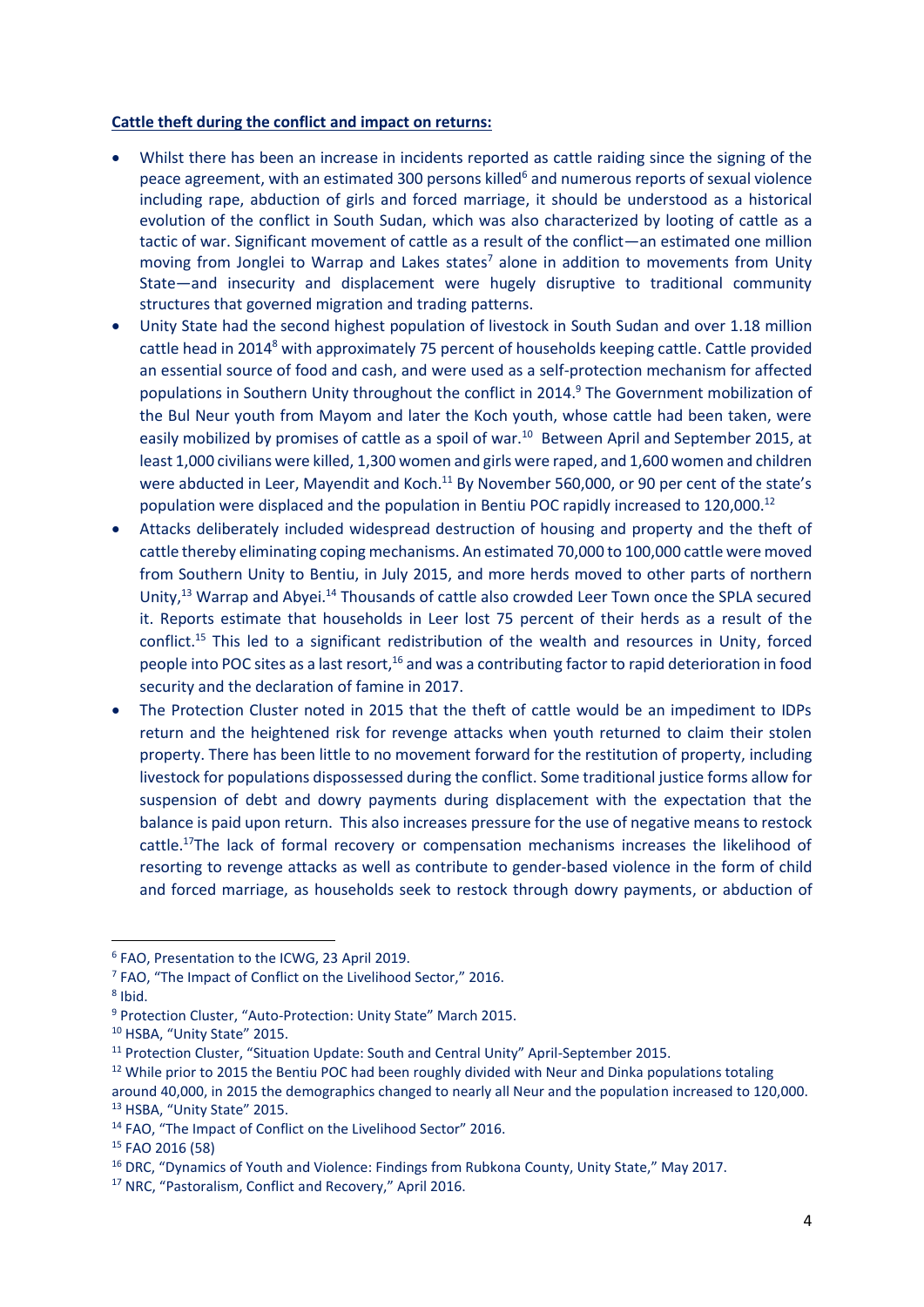women and girls and forced elopement, rape especially with view to forced pregnancy or devaluing dowry, when men are unable to provide dowry.

 Not only will insecurity in areas affected by cattle raiding and revenge attacks create environments that are not conducive for durable solutions for the nearly one in three South Sudanese who have been displaced, failure of the Government to institute means of restitution and fair and gendersensitive compensation of displaced populations will solidify redistributions of wealth and corresponding patriarchal and political power dynamics. This will challenge the restoration and development of livelihoods for the significant proportion of displaced persons whose livelihoods relied on animal husbandry, prolonging dependence on aid and preventing economic independence for women and men, and negatively impacting on future prospects for food security, health and education.

### **Recommendations:**

- Under the international norms outlined in the Guiding Principles on Internal Displacement, and the African Union Convention on the Protection and Assistance of IDPs which South Sudan has acceded to, as well as Chapter Three of R-ARCSS, the Government has the primary responsibility to assist IDPs dispossessed of their property with its recovery, compensation or just reparation. **Advocacy with the Government** is necessary for them to **take measures to provide for the restitution or compensation for cattle stolen during the conflict**, and to ensure that such restitution includes both women and men
- Activities to tag cattle has the potential to reify ownership patterns that are a product of the spoils of the conflict. While cattle tagging will benefit in the tracing of movement patterns, consideration should be given to put in place **proper measures for conflict sensitivity** and to limit further harm to the hundreds of thousands of persons who disposed of the cattle when they were forced to flee. **Intervention that improve livestock health**, such as range management and veterinary services, should be prioritized to avoid risk of reifying ownership patterns and reduce risk of poor livestock health as a driver of cattle raiding.
- **Restocking of livestock will be an enabling factor for community resilience and durable solutions for displaced population.** International actors should look at mechanisms to support non-violent means of restocking while also looking at educational opportunities and livelihood programming for both women and men that provides income diversification and social protection.
- Interventions could also seek to **work with traditional justice systems** to develop non-violent means to resolve cattle related disputes and associated violence including gender-based violence, to mitigate violations, seeking increasing alignment with international human rights norms including gender equality.

### **Humanitarian Impact of Recent Cattle Raids:**

**.** 

 In the last six months, protection assessments were conducted in 11 counties where populations were displaced as a result of cattle related violence.<sup>18</sup> While the total number of persons displaced by cattle related violence in these counties is difficult to estimate, key informants reported up to 35,000 displaced in a single incident in Akobo.<sup>19</sup> Displacement Tracking Matrix Mobility Tracking indicates that 31 percent of new displacement in 2018 was related to inter-communal violence though the proportion of which involved cattle related violence is unclear and data was not collected in eleven counties which have been among the most affected by conflict.

<sup>&</sup>lt;sup>18</sup> Mission reports or information from static partners were received from: Gorgrial East and West, Mayendit, Tonj North and East, Jur River, Cuiebet, Pibor, Akobo, Pigi, and Rumbek North Counties.

<sup>&</sup>lt;sup>19</sup> Reported Murle attacks on Nuer in Akobo in January 2019. KI include community leaders, local authorities, and humanitarian partners with varying levels of reliability.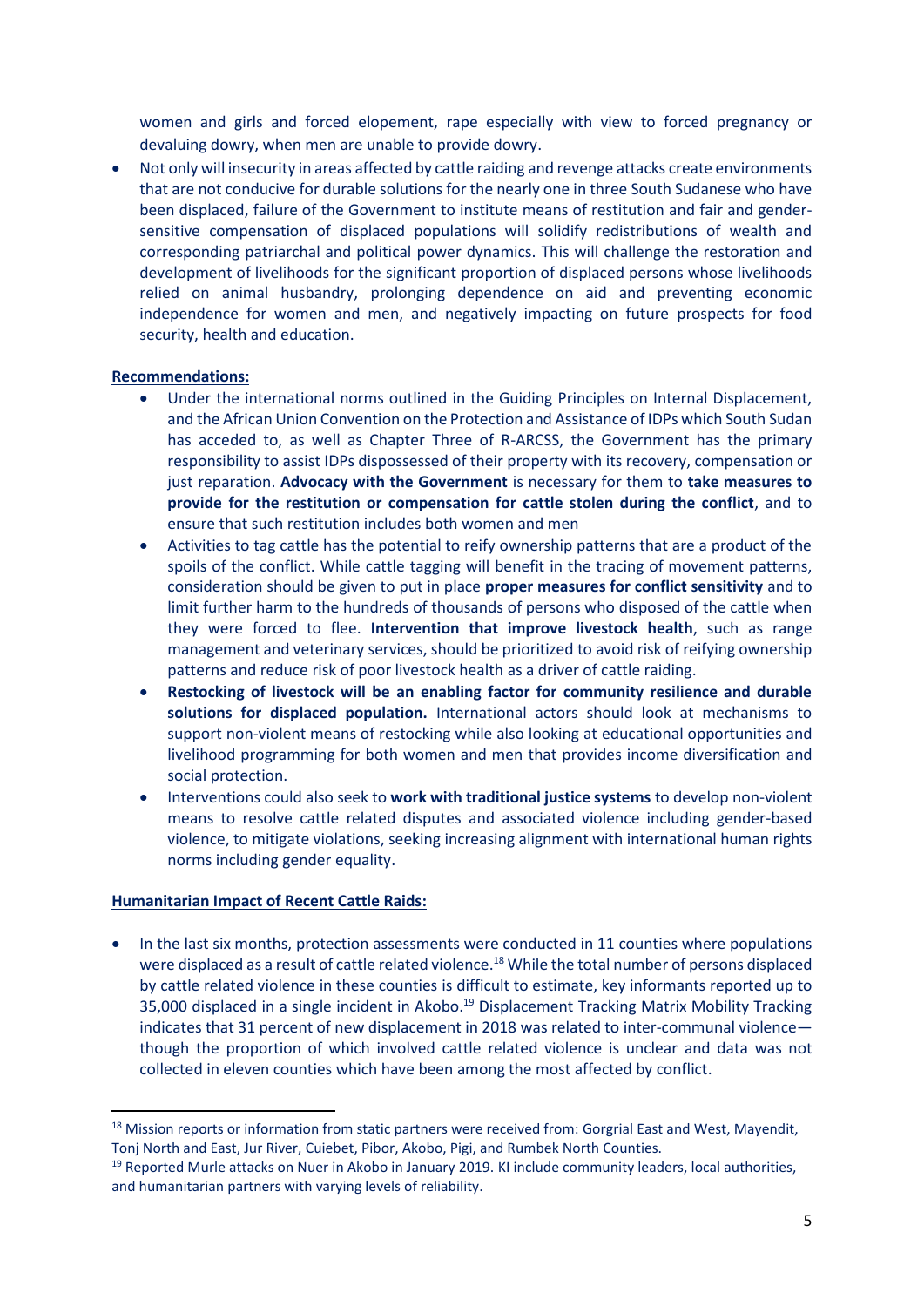- Assessments indicate that cattle raids are characterized by multiple forms of violence against persons, including killing, injury, rape, abduction, and looting and destruction of housing and property. Incidents have occurred in remote areas with little to no access to health services for victims of violence or survivors of sexual assault. Children risk recruitment into local defence groups and other forms of serious child abuses including abduction and possibly trafficking. Child marriage was used as a negative coping mechanisms for households to restock lost cattle.
- Many of the counties most affected by cattle related violence are also in crisis and emergency IPC levels. Cattle are a primary source of food, particularly in areas where insecurity has compromised cultivation. Loss of this coping mechanism increases food insecurity. Food insecurity also drives individuals to raid cattle to replenish lost or diseased cattle. Resulting in a vicious cycle.
- Repeated shocks to the population as a result of over five years of conflict, multiple displacements, and food insecurity have decreased the resilience of populations to cope with incidents of cattle raiding. Traditionally pastoral populations in Warrap indicated intentions to adopt sedentary lifestyles due to continued insecurity.
- During assessments following cattle related violence in Tonj and Cuibet in 2019, protection partners reported that they found the appearance IDP sites to be **artificial and staged**. The majority of IDPs were integrated into host communities. There is a **high potential for manipulation of humanitarian assistance**. The formation of camp like settlements to attract humanitarian aid not only raises the protection risks for individuals and communities but also that aid is misdirected for political purposes.

#### **Recommendations:**

**.** 

- As incidents of cattle related violence increase in frequency, intensity and geographical scope, so does their humanitarian and economic toll; however, **humanitarian funding remains insufficient to meet the needs in South Sudan, especially protection needs**. Prioritization of response to areas affected by cattle related violence will have an impact on the life-saving responses in other areas. Counties where a significant majority of displacement is due to communal clashes <sup>20</sup> have been less affected by the conflict and have less partner presence. Conflict remains the most significant cause of displacement. Displaced persons returning to areas with damaged or destroyed housing and infrastructure, food insecurity, and lack of basic life-saving services will also need humanitarian assistance. Serious consideration needs to be given as to how best use humanitarian resources, through a comparative analysis of needs among different population groups. This is likely to not be the same for all clusters.
- Humanitarian assistance must continue to be delivered on needs basis and where the Government is unable or unwilling to provide assistance. Different levels of vulnerability as well as levels of intervention and assistance provided by the Government should be considered as opposed to having thresholds for assessment of and response to cattle related violence. The **Government should assume the responsibility to provide greater assistance to victims** of cattle raiding violence, especially women and children, and those not directly involved in the violence. Working with local and international organisations, they could expand humanitarian aid for displaced persons, especially women and children. In areas where the Government has taken actions to improve security, interventions should seek to foster enabling conditions for solutions.
- Humanitarians should seek to capacitate community based organizations, including womenand youth-lead organisations and institutions to increasing take lead in responding to displacement. The Government, humanitarian actors, and UNMISS should develop or strengthen community based protection structures to improve preparedness, gender and age

<sup>&</sup>lt;sup>20</sup> Defined here as over 70 percent of reported displacement at the county level by DTM Mobility Tracking Round 4, including Maridi, Jur River, Tonj North & East, Gorgrial West, Kapoeta East and South, Bor South, Duk, Aweil South, Cuibet, Rumbek Center, Rumbek North, Wulu, Yirol East, Awerial.